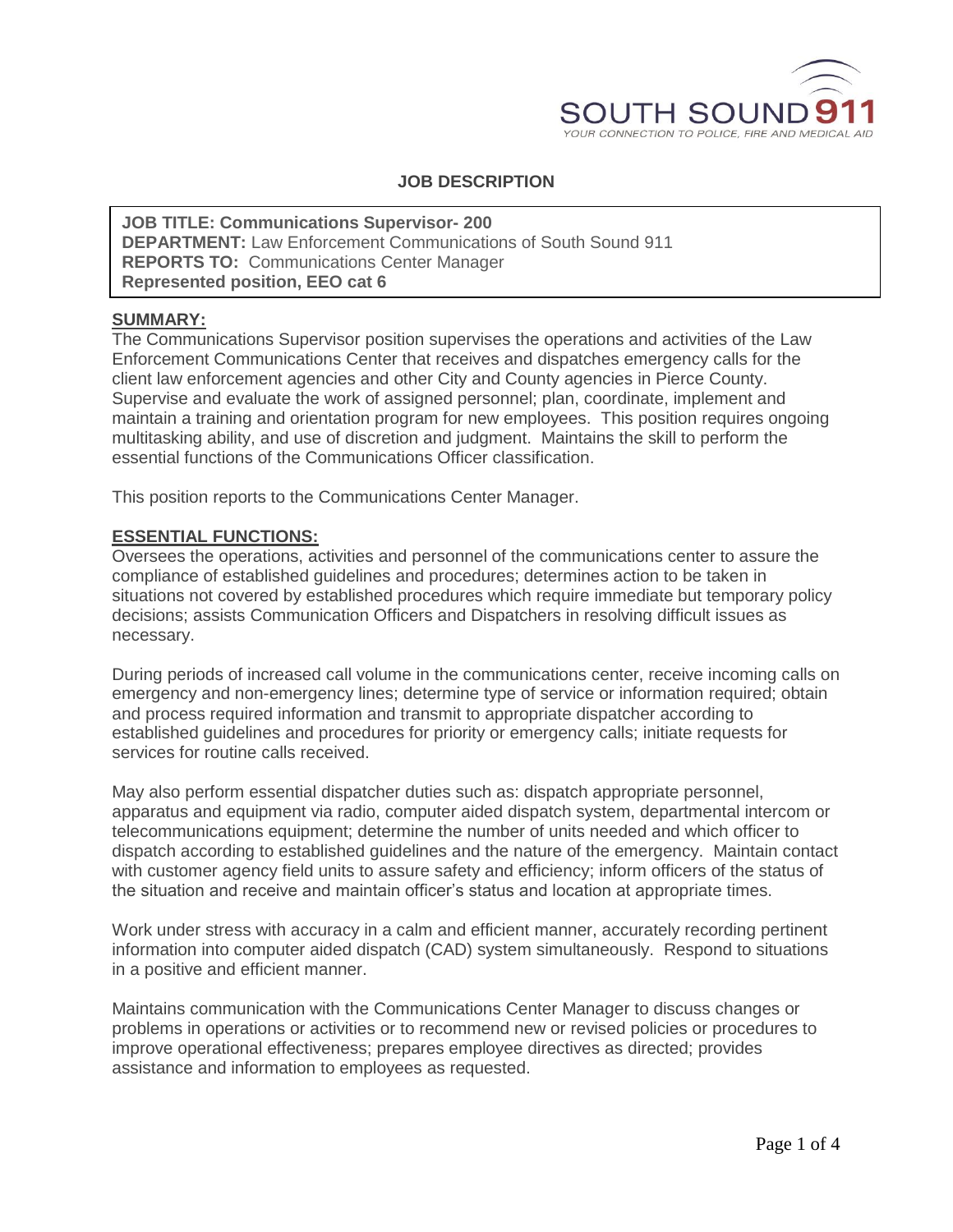Plans, organizes, directs and coordinates the work of assigned personnel. Selects, trains, supervises, monitors and evaluates the work of assigned personnel; complete Quality Assurance reports; prepare employee performance evaluations; schedule in-service training.

Schedules and assigns work; authorizes leave time and overtime work; accurately records employee work and leave time.

Review and investigate complaints and recommend disciplinary action as necessary; receive and attempt to resolve minor employee grievances, personnel matters, and other concerns; coach and motivate employees.

Plans, coordinates, implements and maintains a training and orientation program for new employees; monitor and evaluate the progress of new employees; recommend additional training or termination as necessary.

Records and responds to complaints concerning service from citizens, officers, law enforcement officers and other agencies; communicates with citizens, personnel, and various client agencies to provide and receive information and assistance related to operations and activities; provide excellent customer service.

Monitors and participates in a variety of computer-related functions; implement programs and procedures for Communication Center equipment; troubleshoots equipment issues; performs minor equipment repairs and adjustments; records malfunctions and coordinates repairs with appropriate personnel or service agency; recommends new or replacement equipment.

Monitors work area to assure and maintain a safe, clean and orderly operation; monitors and activates emergency building communication and alarm systems during disaster exercises and actual events.

Reviews, maintains or supervises the preparation and maintenance of various lists, logs, files, records and reports related to telecommunication systems and personnel operations and activities; compiles information and data as necessary; distributes materials or records as required.

Operate a variety of department equipment such as a variety of radio and telephone equipment, personal computer, Computer Aided Dispatch (CAD) software, alarm monitoring systems, notification systems, TDD, playback recorders; monitor a variety of safety and security devices such as television camera monitoring equipment, door security recorder equipment, many active radio channels and phone lines including emergency and non-emergency, and relay appropriate information to affected field units.

Enter and update a variety of detailed information into the computer terminal including the nature and location of calls received and premise histories; prepare and maintain various logs, listings, schedules and files; testify in court as required.

Attend meetings or training during shift or on overtime as directed.

Participates in development, implementation, and review of policies and procedures.

Participates in special projects and programs such as RFP's.

Work overtime on a volunteer basis or assigned and mandatory to cover staffing needs. There is more overtime during vacation and/or illness periods and during seasonal workload peaks.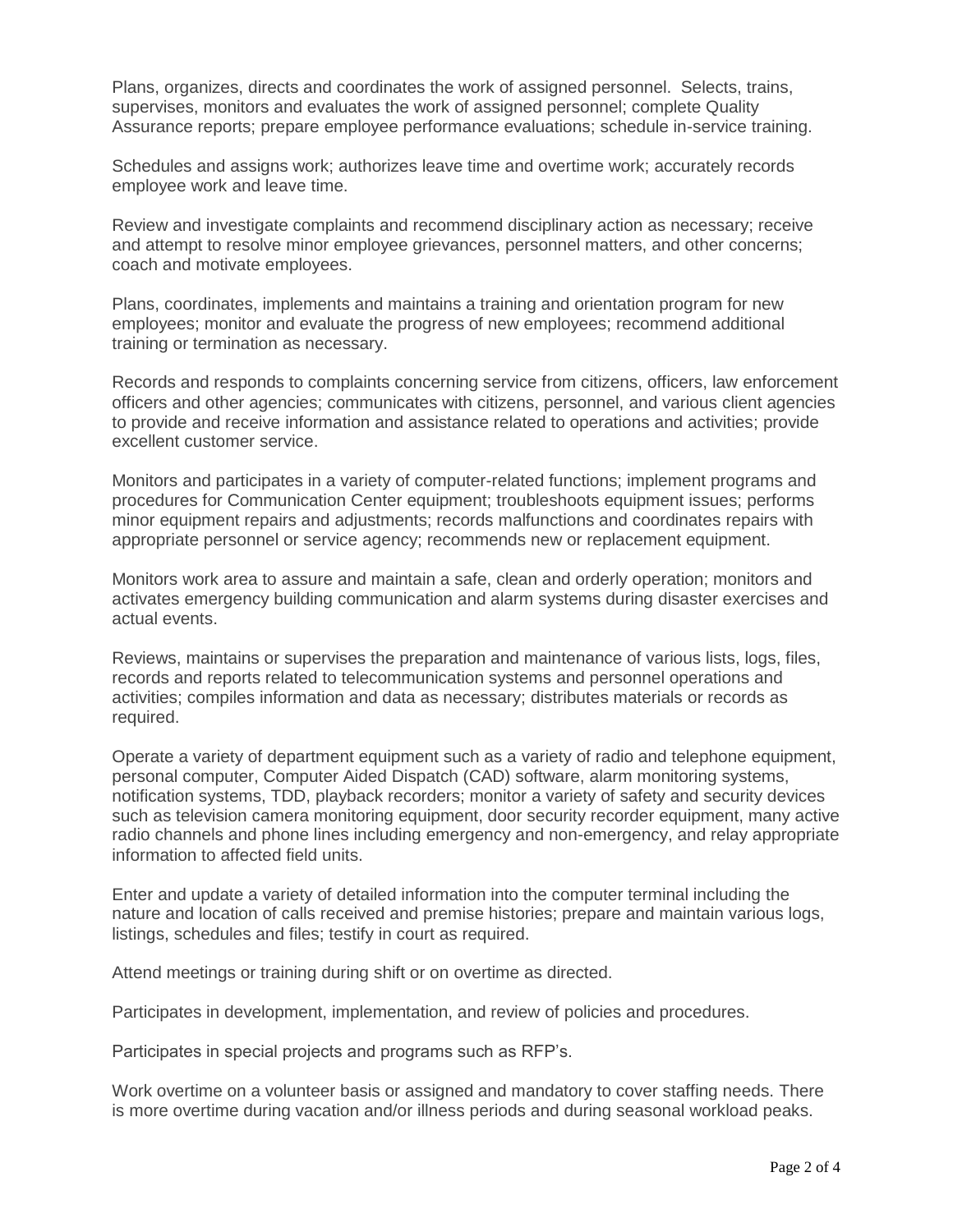May include both extended shift or work on scheduled day(s) off. Range of overtime per payroll period could be 0 to 36 hours.

## **QUALIFICATIONS:**

A minimum of five years' experience in the South Sound 911 Dispatcher classification or five years as a South Sound 911 Communications employee and be Advanced Assignment qualified for work in the Dispatcher classification.

### **KNOWLEDGE AND EXPECTATIONS:**

Understand emergency services, communication codes, procedures, and geography of area served.

Read, interpret, explain, apply and follow applicable laws, ordinances, codes, regulations, policies and procedures.

Read and interpret paper and/or electronic maps.

Prepare clear and concise reports using law enforcement report preparation procedures.

Perform limited clerical duties such as filing, duplications and typing.

Work appropriately with confidential material and information.

Keyboarding at 45 words net per minute from clear copy.

Work with speed and accuracy.

Train, supervise, coach and evaluate the work of others.

Follow safety rules and regulations.

Proficient with standard suite of Microsoft Office software and database applications, peripheral equipment, fax machine, phone system, radio systems, and teletype.

Communicate efficiently and effectively both orally and in writing using tact, patience and courtesy.

Communicate fluently in English.

Maintain cooperative and effective working relationships with others.

Analyze situations quickly and adopt an effective course of action.

Organize work with many interruptions and multiple tasks to meet schedules and timelines. Independently track and complete assigned tasks on schedule.

Prepare written evaluation, assessment, and disciplinary review type documents in a clear, concise, and thorough manner.

Analyze and track program successes.

Use appropriate techniques to conduct investigations and correct and/or recommend a course of action.

Develop improvement or action plans to address individual employee performance issues.

### **LICENSES, CERTIFICATES AND OTHER REQUIREMENTS:**

Due to the confidential nature and demands of this position, candidates must possess an exemplary personal history and pass a background investigation as part of the pre-conditional offer of employment.

Maintain a valid Cardiopulmonary Resuscitation (CPR) certificate and Washington State Patrol ACCESS Level I certification.

Completion of FEMA courses IS-100, IS-200, and IS-700.

Possess and maintain a valid Washington Driver's License and provide own transportation for offsite meetings.

### **WORK HOURS:**

Work hours: 10 hour shift with 30 minute lunch break and two fifteen minute breaks. Shift start times vary by assignment. Work 40-hour shift anytime during a seven-day period including holidays. Shift is bid and awarded based on seniority. Rotate through a relief shift.